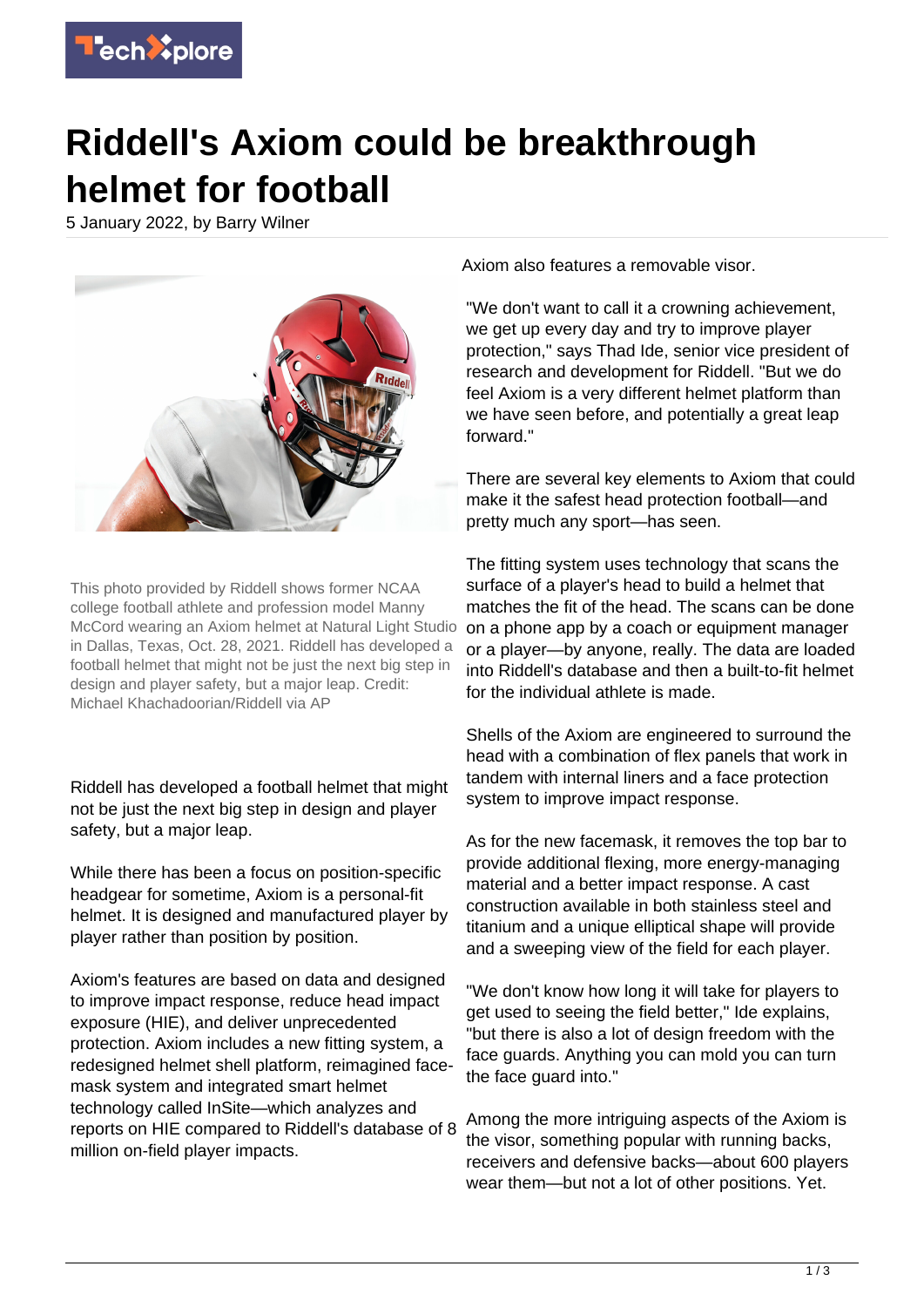



This photo provided by Riddell shows former NCAA college football athlete and profession model Wes Jordan wearing an Axion helmet at Natural Light Studio in Dallas, Texas, Oct. 28, 2021. Riddell has developed a football helmet that might not be just the next big step in design and player safety, but a major leap. Credit: Michael Khachadoorian/Riddell via AP

This is the first football helmet to offer a standard factory-installed visor.

"There's a two-push button to remove the visor, however it is part of the protective suite within the helmet," Ide says. "Feedback has been good but it is different, and there are some players who simply aren't going to wear a visor, which is why we made it easy to remove.

"We've collected feedback from field test participants, elite college athletes who were wearing them, and more were leaving them on.

"The feedback we have gotten is Axiom fits like a precision-fit helmet," Ide add, "that it tracks exactly with the players' heads. There's no helmet lag if you turn quickly."

Versions of Axiom have been tested for use the past three seasons at select colleges and high schools. Florida State, Penn State, UCLA, Rice, Stanford, Oregon State, Bowling Green, Colorado and SMU are among the FBS schools to have players wear them.

"Customization is the future of helmets," says Jeff Miller, the NFL's executive vice president of communications, public affairs and policy. "This season we saw promising developments with the first position-specific helmet on-field and the increasing use of 3D scanning and printing for helmets worn by NFL players. Each position has unique safety characteristics. Through innovation, which the NFL continues to drive through our funding competitions, annual helmet testing and sharing our data with manufacturers and entrepreneurs, players will continue to enjoy more and better choices that evolve alongside the technology."

Axiom costs around \$750 for NFL and elite college players—the pricing structure has not been finalized—and includes the titanium face guard and certain other accessories. It will go to market this winter, with a limited number on the field in the spring for college practices. High schools, small colleges and other varsity-playing football institutions will have access later in the spring.

Ide also expects it will be on the NFL evaluation posters when they are published in the spring.

As for expanding to other sports, Ide notes there are elements of Axiom that could apply to lacrosse and ice hockey.

"Other sports have different needs than football, from the protective and vision side," he notes. "For most the fit system and scanning of the head could extend into other sports, and the smart technology as well.

"We are focused on football right now. This sort of technology needs to take hold in football before extending to other sports."

© 2022 The Associated Press. All rights reserved. This material may not be published, broadcast, rewritten or redistributed without permission.